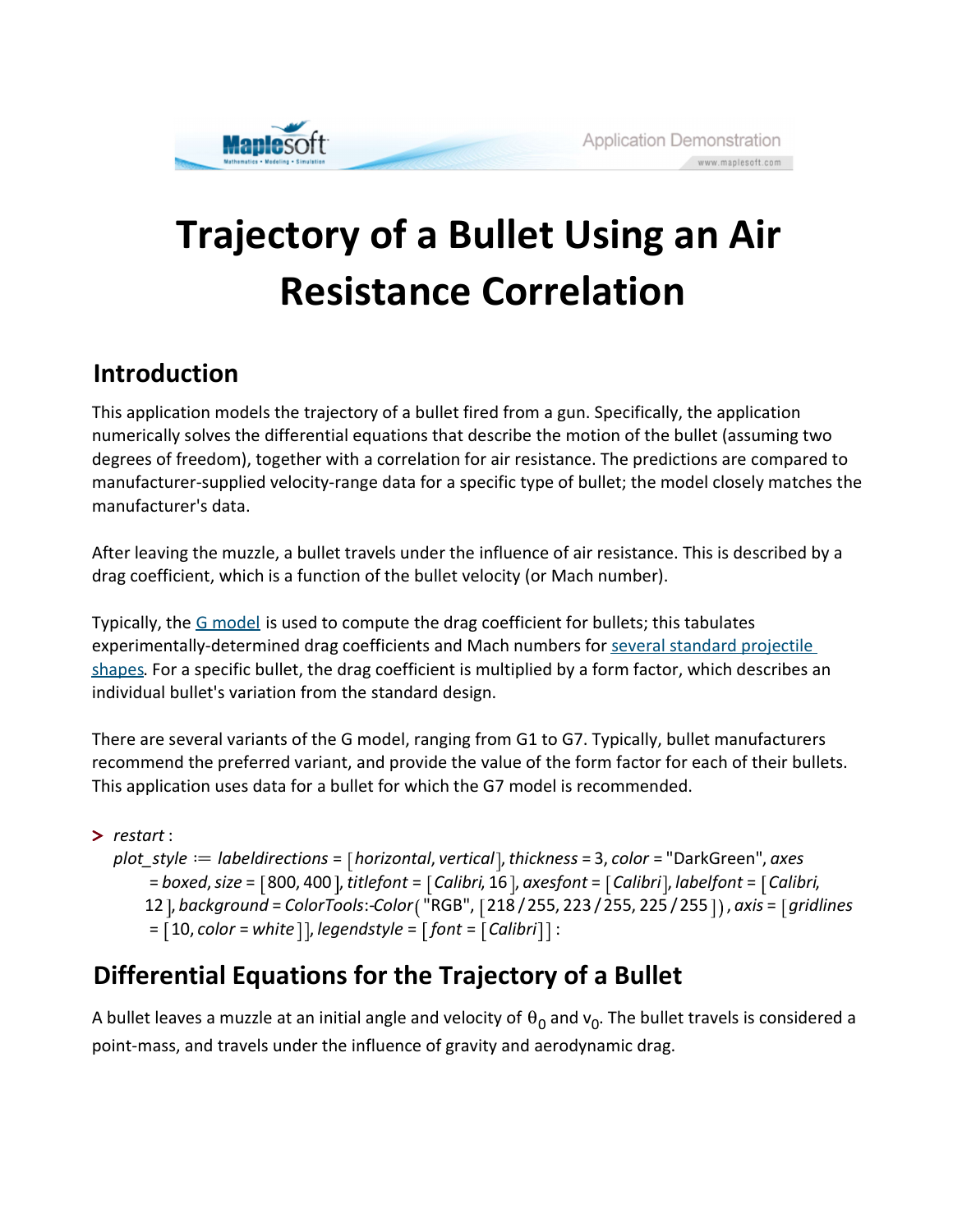

Drag force on bullet

> 
$$
Fd := -\frac{\rho \cdot v(t)^2}{2} \cdot A \cdot i \cdot Cd
$$
:

Gravitational force on bullet

> 
$$
Fg := -m \cdot g \sin(\theta(t))
$$
:

Force balance on bullet

> 
$$
de1 := m \cdot \frac{d}{dt} v(t) = Fg + Fd
$$
:

Rate of change of angle

> de2d d dt q t = K g \$cos q t v t :

Rate of change of horizontal and vertical position

> 
$$
de3 := \frac{d}{dt} x(t) = v(t) \cdot cos(\theta(t)) :
$$
  
>  $de4 := \frac{d}{dt} y(t) = v(t) \cdot sin(\theta(t)) :$ 

Initial conditions

> 
$$
ic := v(0) = v_0, \theta(0) = \theta_0, x(0) = 0, y(0) = 2
$$
:

where

- $\bullet$  t time (s)
- v(t) instantaneous velocity (m s<sup>-1</sup>)
- x horizontal travel (m)
- y vertical travel (m)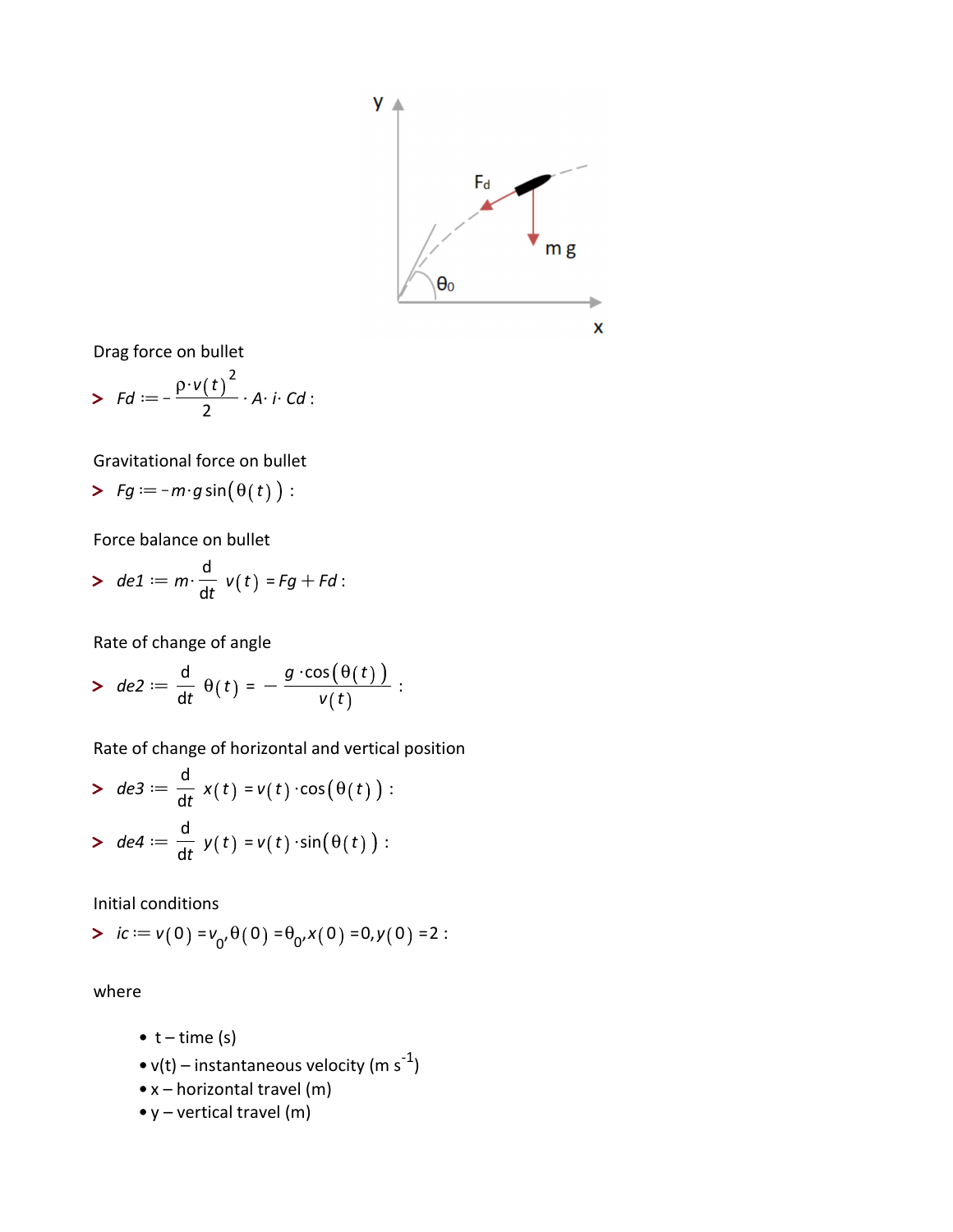- $\bullet$   $\theta$  angle of the velocity relative to the horizontal (radians)
- m mass of bullet(kg)
- A cross-sectional area of bullet  $(m^2)$
- Cd drag coefficient
- i-form factor of bullet
- $\rho$  air density (kg m<sup>-3</sup>)
- $g$  acceleration due to gravity (m s<sup>-2</sup>)

### Parameters

The following bullet diameter, mass, G7 form factor and muzzle velocity were found on the 308 Winchester 185gr Juggernaut Target bullet web page.

Bullet diameter

> 
$$
d :=
$$
 convert(0.308, units/inches','meter')  
 $d :=$  0.007823200000 (3.1)

Mass of bullet

 $> m := convert(185., units, 'grain', 'kg')$ 

$$
m := 0.01198779835 \tag{3.2}
$$

Form factor of bullet

 $\blacktriangleright$  *i* := 0.98 :

Muzzle velocity

> 
$$
v_0 := \text{convert}(2628., \text{units}, \text{'ft/s'}, \text{'m/s'})
$$
  

$$
v_0 := 801.0144000 \tag{3.3}
$$

Angle of discharge

$$
\qquad \qquad >\theta _{0}:=0:
$$

Cross -sectional area of bullet

$$
\triangleright A := \frac{\pi d^2}{4} :
$$

Air density at sea level

 $\mathsf{p} := 1.225$  :

Speed of sound at sea level

 $> a := 340.3$ :

Gravity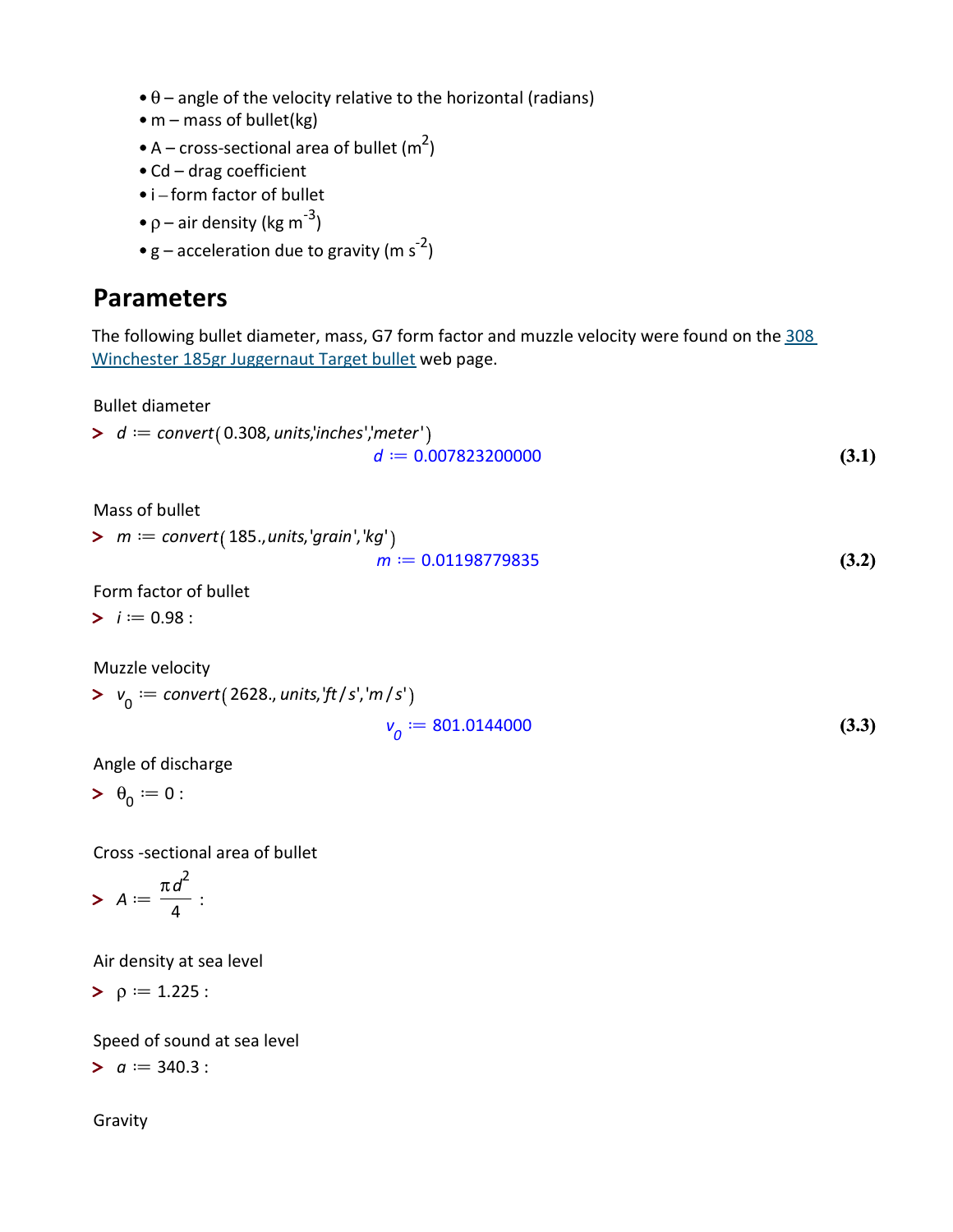$> g := 9.8$ :

G7 standard bullet drag coefficient (found here)

- $>$  G7\_Mach\_number  $:=$   $[0., 0.05, 0.10, 0.15, 0.20, 0.25, 0.30, 0.35, 0.40, 0.45, 0.50, 0.55, 0.60, 0.65,$ 0.70, 0.725, 0.75, 0.775, 0.80, 0.825, 0.85, 0.875, 0.90, 0.925, 0.95, 0.975, 1.0, 1.025, 1.05, 1.075, 1.10, 1.125, 1.15, 1.20, 1.25, 1.30, 1.35, 1.40, 1.50, 1.55, 1.60, 1.65, 1.70, 1.75, 1.80, 1.85, 1.90, 1.95, 2.00, 2.05, 2.10, 2.15, 2.20, 2.25, 2.30, 2.35, 2.40, 2.45, 2.50, 2.55, 2.60, 2.65, 2.70, 2.75, 2.80, 2.85, 2.90, 2.95, 3.00, 3.10, 3.20, 3.30, 3.40, 3.50, 3.60, 3.70, 3.80, 3.90, 4.00, 4.20,  $4.40, 4.60, 4.80, 5.00$  :
- $>$  G7\_drag\_coefficient :=  $\lceil 0.1198, 0.1197, 0.1196, 0.1194, 0.1193, 0.1194, 0.1194, 0.1193,$ 0.1193, 0.1194, 0.1193, 0.1194, 0.1197, 0.1202, 0.1207, 0.1215, 0.1226, 0.1242, 0.1266, 0.1306, 0.1368, 0.1464, 0.1660, 0.2054, 0.2993, 0.3803, 0.4015, 0.4043, 0.4034, 0.4014, 0.3987, 0.3955, 0.3884, 0.3810, 0.3732, 0.3657, 0.3580, 0.3440, 0.3376, 0.3315, 0.3260, 0.3209, 0.3160, 0.3117, 0.3078, 0.3042, 0.3010, 0.2980, 0.2951, 0.2922, 0.2892, 0.2864, 0.2835, 0.2807, 0.2779, 0.2752, 0.2725, 0.2697, 0.2670, 0.2643, 0.2615, 0.2588, 0.2561, 0.2533, 0.2506, 0.2479, 0.2451, 0.2424, 0.2368, 0.2313, 0.2258, 0.2205, 0.2154, 0.2106,  $0.2060, 0.2017, 0.1975, 0.1935, 0.1861, 0.1793, 0.1730, 0.1672, 0.1618$  :

The G7 drag coefficient data should be fitted to a spline so that it can be used in the theoretical model

 $\triangleright$  Cd  $:=$  CurveFitting:-Spline (G7\_Mach\_number, G7\_drag\_coefficient, M) :  $plot(Cd, M = 0..5, labels = ['Mach Number", "Drag Coefficient" ], title$ = "Drag Coefficient for the G7 Standard Projectile", plot\_style)



Replace the Mach number with the bullet velocity and the speed of sound

$$
>\;Cd:=subs\bigg(M=\frac{v(t)}{a},Cd\bigg):
$$

#### Numerical Solution of Differential Equations

> res ddsolve de1, de2, de3, de4, ic , q t , v t , x t , y t , numeric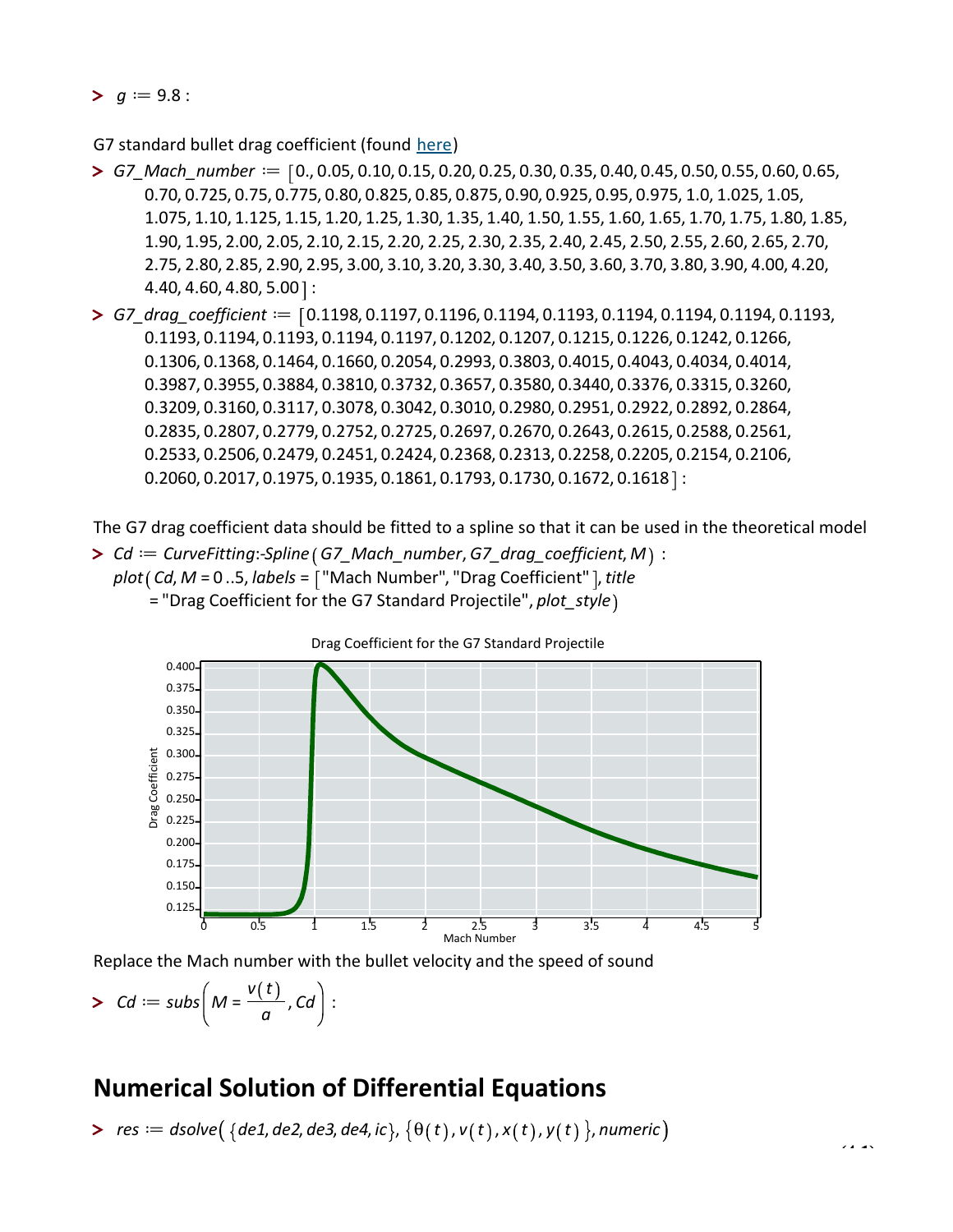#### $res \coloneqq \mathbf{proc}(x_r\mathit{rkf45})$  ... end proc

Trajectory of bullet through space

> plots:-odeplot (res,  $[x(t), y(t)]$ , t = 0..0.55, axes = boxed, labels = ["Horizontal Distance (m)", "Vertical Distance (m)" ], title = "Trajectory of Bullet", plot\_style) Trajectory of Bullet



# Compare the Predicted Distance vs Velocity to Manufacturer's Data

This velocity-distance data is provided by the manufacturer of the 308 Winchester 185gr Juggernaut Target bullet.

- $\triangleright$  distance  $:=$  convert( [0, 100, 200, 300, 400 ], units, 'yd', 'm') : velocity  $:=$  convert ([2628, 2470, 2318, 2172, 2030], units, 'ft/s', 'm/s') :
- $>$  manu\_dist\_vs\_vel  $:=$  plot (distance, velocity, style = point, symbol = solidcircle, symbolsize = 15,  $color = black, legend = "Manufacturer's Data"$ ) :
	- theory\_dist\_vs\_vel := plots:-odeplot(res,  $[x(t), v(t)]$ ,  $t = 0$ ..0.55, axes = boxed, legend = "Solution of Differential Equations",  $labels = \lceil$  "Horizontal Distance (m)", "Velocity (m/s)"], plot  $style$  :

plots:-display (manu\_dist\_vs\_vel, theory\_dist\_vs\_vel, labels = ["Horizontal Distance (m)", "Velocity (m/s)"], title = "Bullet Velocity vs Distance: Model vs Manufacturer's Data", plot\_style